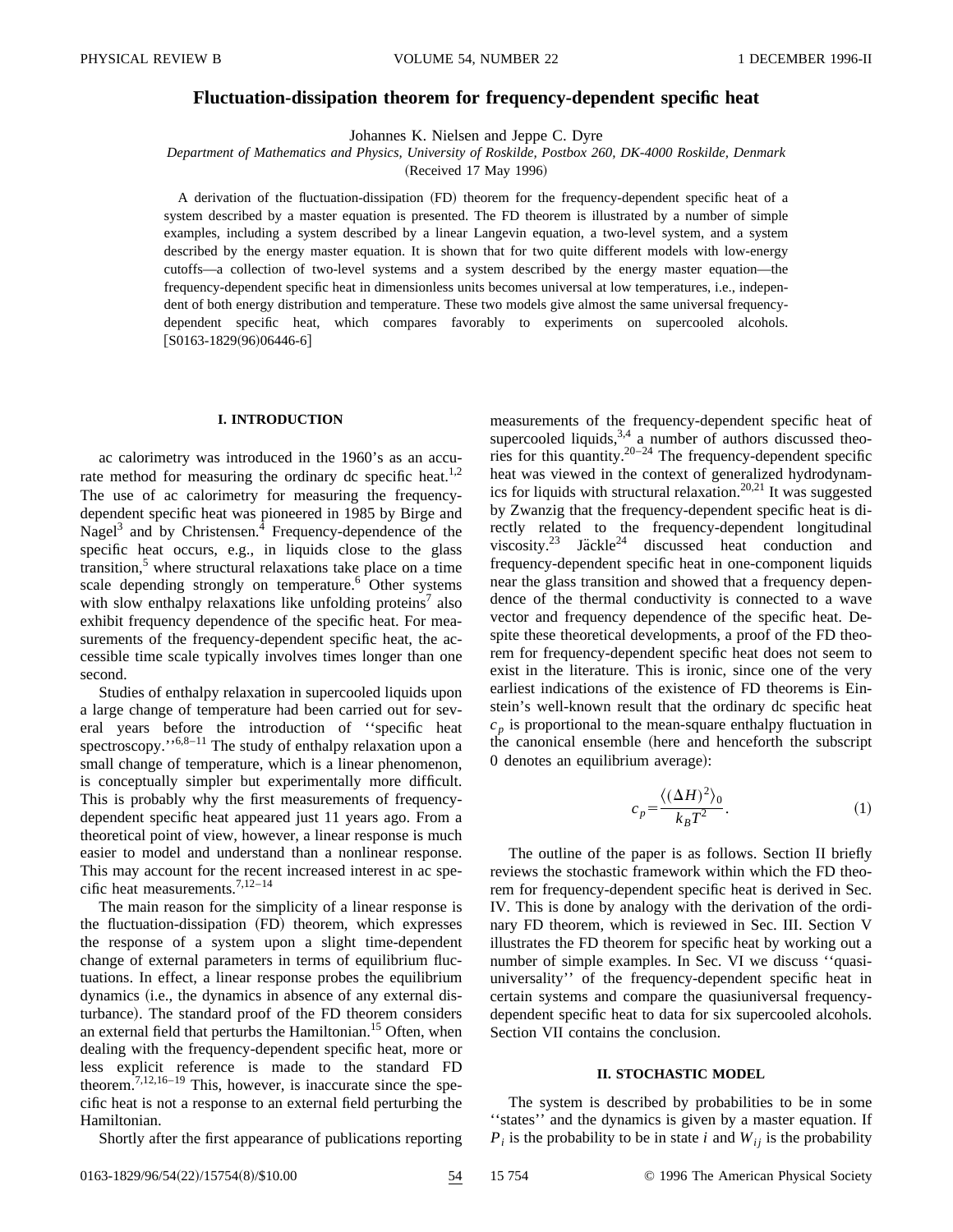per unit time for a transition from state *j* to state *i*, the master equation<sup>25</sup> is the following first order differential equation:

$$
\frac{\partial P_i}{\partial t} = -\sum_{j \neq i} W_{ji} P_i + \sum_{j \neq i} W_{ij} P_j. \tag{2}
$$

The first term on the right-hand side represents the probability per unit time of leaving state *i* while the second term represents the probability per unit time of jumping into state *i*. Equation (2) is linear. The Green's function  $G_0(i,t|j,t')$ is the probability to be in state *i* at time *t* given that the system is in state *j* at time  $t' < t$ ; in terms of the Green's function the linearity of Eq.  $(2)$  implies<sup>25</sup>

$$
P_i(t) = \sum_j G_0(i, t | j, t') P_j(t') \quad (t > t'). \tag{3}
$$

The equilibrium probability  $P_{eq,i}$  is time independent and thus

$$
P_{\text{eq},i} = \sum_{j} G_{0}(i,t|j,t')P_{\text{eq},j} \quad (t > t'). \tag{4}
$$

### **III. THE ORDINARY FLUCTUATION-DISSIPATION THEOREM**

Consider a system which is in thermal equilibrium at time  $t=-\infty$ . Applying a time-dependent external field  $f(t)$ , the average deviation from equilibrium of some physical quantity,  $\delta B$ , depends linearly on  $f(t)$  if the field is sufficiently small. The general linear expression for  $\delta B(t)$  reflecting causality and time homogeneity is

$$
\delta B(t) = \int_0^\infty \mu(t') f(t - t') dt'.
$$
 (5)

In the frequency domain, one considers a small oscillating perturbation,  $f(t) = \text{Re} \{f_0 e^{st}\}\$ , where *s* is the imaginary frequency  $(s = i\omega)$  and Re denotes the real part. Inserting this into Eq.  $(5)$  gives

$$
\delta B(t) = \text{Re}\{f_0 \mu(s)e^{st}\},\tag{6}
$$

where the frequency-dependent response function  $\mu(s)$  is the Laplace transform of  $\mu(t)$ ,

$$
\mu(s) = \int_0^\infty \mu(t) e^{-st} dt.
$$
 (7)

If  $\Delta B_i = B_i - \langle B \rangle_0$  is the deviation from equilibrium of the variable *B* in state *i* and  $\Delta A_i$  is the deviation from equilibrium of the variable conjugate to the external field  $f(t)$  [i.e.,  $H(t) = H_0 - f(t)A$  where  $H_0$  is the unperturbed Hamiltonian], the ordinary FD theorem<sup>15,26</sup> states that

$$
\mu(t) = -\frac{1}{k_B T} \frac{d}{dt} \langle \Delta A(0) \Delta B(t) \rangle_0.
$$
 (8)

Combining Eqs.  $(7)$  and  $(8)$  leads to

$$
\mu(s) = -\frac{1}{k_B T} \int_0^\infty \left( \frac{d}{dt} \langle \Delta A(0) \Delta B(t) \rangle_0 \right) e^{-st} dt. \tag{9}
$$

In terms of the Green's function the correlation function is given by

$$
\langle \Delta A(0)\Delta B(t)\rangle_0 = \sum_{i,j} G_0(i,t|j,0) P_{\text{eq},j} \Delta A_j \Delta B_i.
$$
 (10)

Equation  $(10)$  comes from considering the actual "path" of the system in state space due to equilibrium thermal fluctuations. The probability to be in state *j* at  $t=0$  is  $P_{eq, j}$  and the probability of subsequently being in state *i* at time *t* is given by the Green's function. Note that the correlation function refers to equilibrium fluctuations; the point of the FD theorem is precisely that the linear response to an external field is determined by fluctuations in thermal equilibrium with no external field.

Following Doi and Edwards<sup>26</sup> the derivation of the ordinary FD theorem proceeds in the following way. Suppose the system is equilibrated at a small constant time-independent external field  $f_0$ , which is turned off at time  $t=0$ . For  $t>0$ . the system relaxes towards equilibrium corresponding to the zero field situation. The approach of the variable *B* towards equilibrium is via Eq.  $(5)$  given by

$$
\delta B(t) = \int_{t}^{\infty} \mu(t') f_0 dt' \equiv \alpha(t) f_0, \qquad (11)
$$

where  $\alpha(t)$  is related to  $\mu(t)$  by

$$
\mu = -\frac{d\alpha}{dt}.\tag{12}
$$

If the unperturbed energy of state *j* is  $E_i$  and the value of *A* is  $A_j$ , the initial state probability at  $t=0$ ,  $P_j(t=0)$ , is the equilibrium probability in the external field  $f_0$  $[H = H_0 - f_0A$  implies that the energy of state *j* is  $E_i - f_0 A_i$ :

$$
P_j(t=0) = \frac{e^{-\beta(E_j - f_0 A_j)}}{Z},\tag{13}
$$

where  $\beta=1/(k_BT)$  and  $Z=\sum_j e^{-\beta(E_j-f_0A_j)}$ . It is straightforward to show that Eq.  $(13)$  implies

$$
\left. \frac{\partial P_j(t=0)}{\partial f_0} \right|_{f_0=0} = \frac{1}{k_B T} P_{\text{eq},j} \Delta A_j \,. \tag{14}
$$

To first order in  $f_0$  one therefore has

$$
P_j(t=0) = P_{\text{eq},j} \bigg( 1 + \frac{1}{k_B T} f_0 \Delta A_j \bigg). \tag{15}
$$

Using Eqs. (3), (4), (10), (15), and the fact that  $\langle \Delta B \rangle_0 = 0$ , to first order in the external field  $f_0$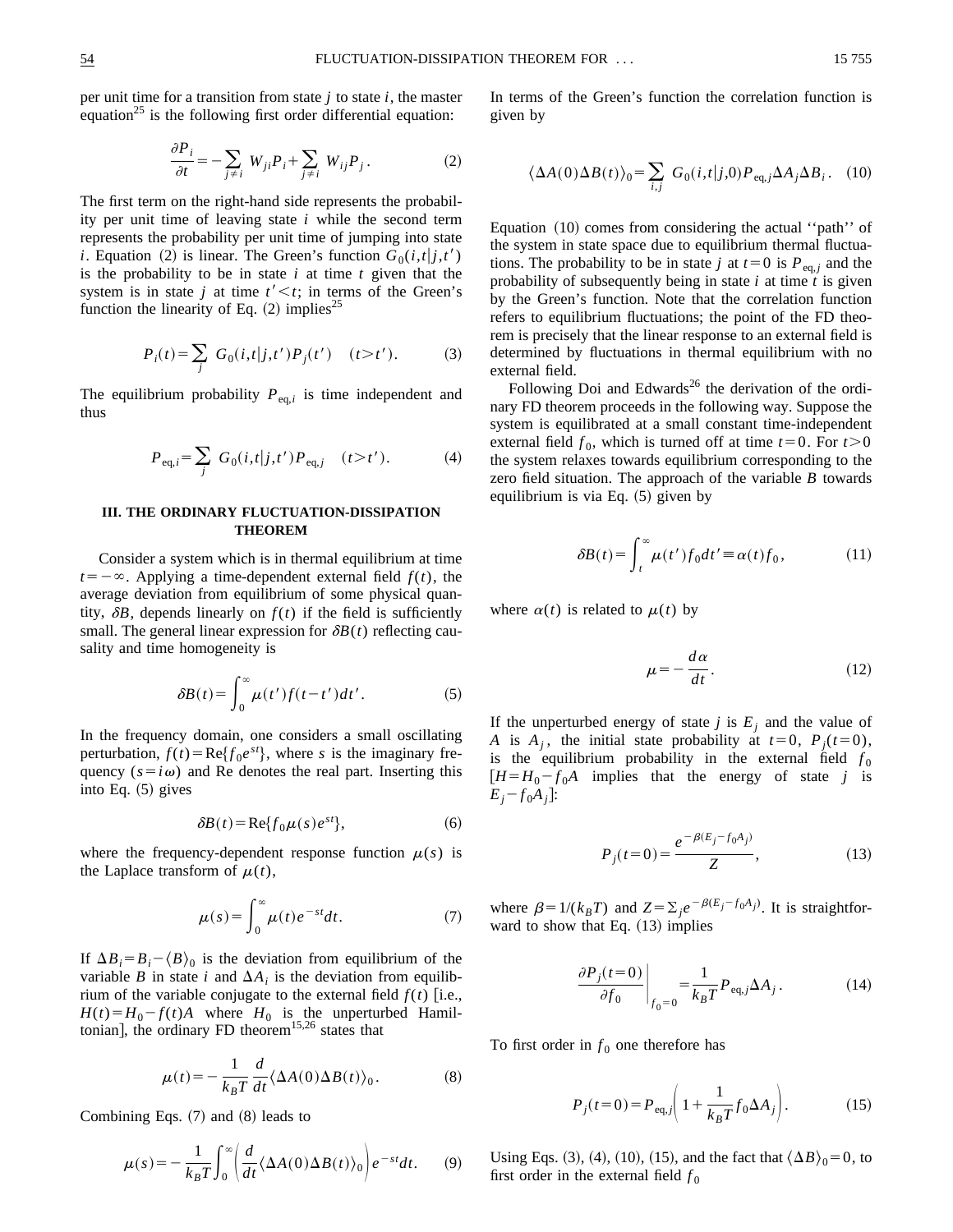$$
\delta B(t) = \sum_{i} P_{i}(t) \Delta B_{i} = \sum_{i,j} G_{0}(i, t | j, 0) P_{j}(t=0) \Delta B_{i}
$$

$$
= \sum_{i,j} G_{0}(i, t | j, 0) P_{eq, j} \left( 1 + \frac{f_{0}}{k_{B}T} \Delta A_{j} \right) \Delta B_{i}
$$

$$
= \frac{f_{0}}{k_{B}T} \langle \Delta A(0) \Delta B(t) \rangle_{0}.
$$
(16)

Thus

$$
\alpha(t) = \frac{1}{k_B T} \langle \Delta A(0) \Delta B(t) \rangle_0.
$$
 (17)

Via Eq.  $(12)$  one now arrives at the ordinary FD theorem Eq.  $(8).$ 

# **IV. FLUCTUATION-DISSIPATION THEOREM FOR SPECIFIC HEAT**

In measurements of the specific heat two different experimental situations may be realized. The most common is keeping the pressure constant (isobaric conditions); alternatively the volume may be kept constant (isochoric conditions). For both corresponding canonical ensembles, the equilibrium distribution is Boltzmann-like with an appropriate quantity  $Y_i$  in the exponential:

$$
P_{\text{eq},j} = \frac{e^{-\beta Y_j}}{Z},\tag{18}
$$

where  $Z = \sum_j e^{-\beta Y_j}$ . In the canonical isobaric ensemble  $Y_j$  is the enthalpy  $(Y_j = E_j + pV_j)$ , in the canonical isochoric ensemble  $Y_j$  is the energy.<sup>27</sup>

Consider now a system exposed to a temperature ''field'' *T*(*t*) given by

$$
T(t) = \begin{cases} T + \delta T, & t < 0 \\ T, & t > 0. \end{cases}
$$
 (19)

Equation  $(18)$  implies

$$
\frac{\partial P_{\text{eq},j}}{\partial T}(T) = \frac{1}{k_B T^2} P_{\text{eq},j}(T) \Delta Y_j \,. \tag{20}
$$

To first order in  $\delta T$ , the distribution  $P_i(t=0) = P_{eq, i}(T)$  $+ \delta T$ ) may via Eq. (20) be expressed in terms of the equilibrium distribution at *T*:

$$
P_j(t=0) = P_{\text{eq},j}(T) \left( 1 + \frac{\delta T}{k_B T^2} \Delta Y_j \right). \tag{21}
$$

The time dependence of the average deviation of a physical quantity *B* from equilibrium is for  $t > 0$  via Eqs. (3), (4), and  $(21)$  given by

$$
\delta B(t) = \sum_{i} P_{i}(t) \Delta B_{i} = \sum_{i,j} G_{0}(i, t | j, 0) P_{j}(t=0) \Delta B_{i}
$$

$$
= \sum_{i,j} G_{0}(i, t | j, 0) P_{eq, j}(T) \left( 1 + \frac{\delta T}{k_{B} T^{2}} \Delta Y_{j} \right) \Delta B_{i}
$$

$$
= \frac{\delta T}{k_{B} T^{2}} \langle \Delta Y(0) \Delta B(t) \rangle_{0}.
$$
(22)

We can now extract the function  $\alpha(t)$  defined by  $\delta B(t) = \alpha(t) \delta T$ :

$$
\alpha(t) = \frac{1}{k_B T^2} \langle \Delta Y(0) \Delta B(t) \rangle_0.
$$
 (23)

The frequency-dependent response function is given by Eqs.  $(7)$  and  $(12)$ , leading to

$$
\mu(s) = -\frac{1}{k_B T^2} \int_0^\infty \left( \frac{d}{dt} \langle \Delta Y(0) \Delta B(t) \rangle_0 \right) e^{-st} dt. \quad (24)
$$

In particular, the case where  $B$  is the energy (in the constant volume case) or the enthalpy (in the constant pressure case) gives the FD theorem for frequency-dependent specific heat.

# **V. FREQUENCY-DEPENDENT SPECIFIC HEAT IN SOME SIMPLE MODELS**

In the isobaric case *Y* is the enthalpy *H* and the frequency-dependent specific heat is given by

$$
c(s) = -\frac{1}{k_B T^2} \int_0^\infty \left( \frac{d}{dt} \langle \Delta H(0) \Delta H(t) \rangle_0 \right) e^{-st} dt. \quad (25)
$$

After a partial integration this becomes

$$
c(s) = \frac{\langle (\Delta H)^2 \rangle_0}{k_B T^2} - \frac{s}{k_B T^2} \int_0^\infty \langle \Delta H(0) \Delta H(t) \rangle_0 e^{-st} dt.
$$
\n(26)

For  $s=0$  we recover the standard expression for the dc specific heat Eq.  $(1)$ . It is sometimes convenient to rewrite the FD theorem by substituting the identity  $\langle \Delta H(0)\Delta H(t)\rangle_0$  $=\langle H(0)H(t)\rangle_0 - \langle H\rangle_0^2$  into Eq. (26), leading to

$$
c(s) = \frac{\langle H^2 \rangle_0}{k_B T^2} - \frac{s}{k_B T^2} \int_0^\infty \langle H(0) H(t) \rangle_0 e^{-st} dt. \tag{27}
$$

If the pressure is zero, the enthalpy is equal to the energy. In this case, one calculates the frequency-dependent isobaric specific heat by considering equilibrium energy fluctuations, as done below for some simple models. Note that  $c_p \neq c_v$ even when  $p=0$ , although both quantities are given by formally identical expressions involving energy autocorrelation functions. This is because the dynamics in the two situations are different (when the pressure is constant the volume fluctuates and more states are allowed than in the constant volume case).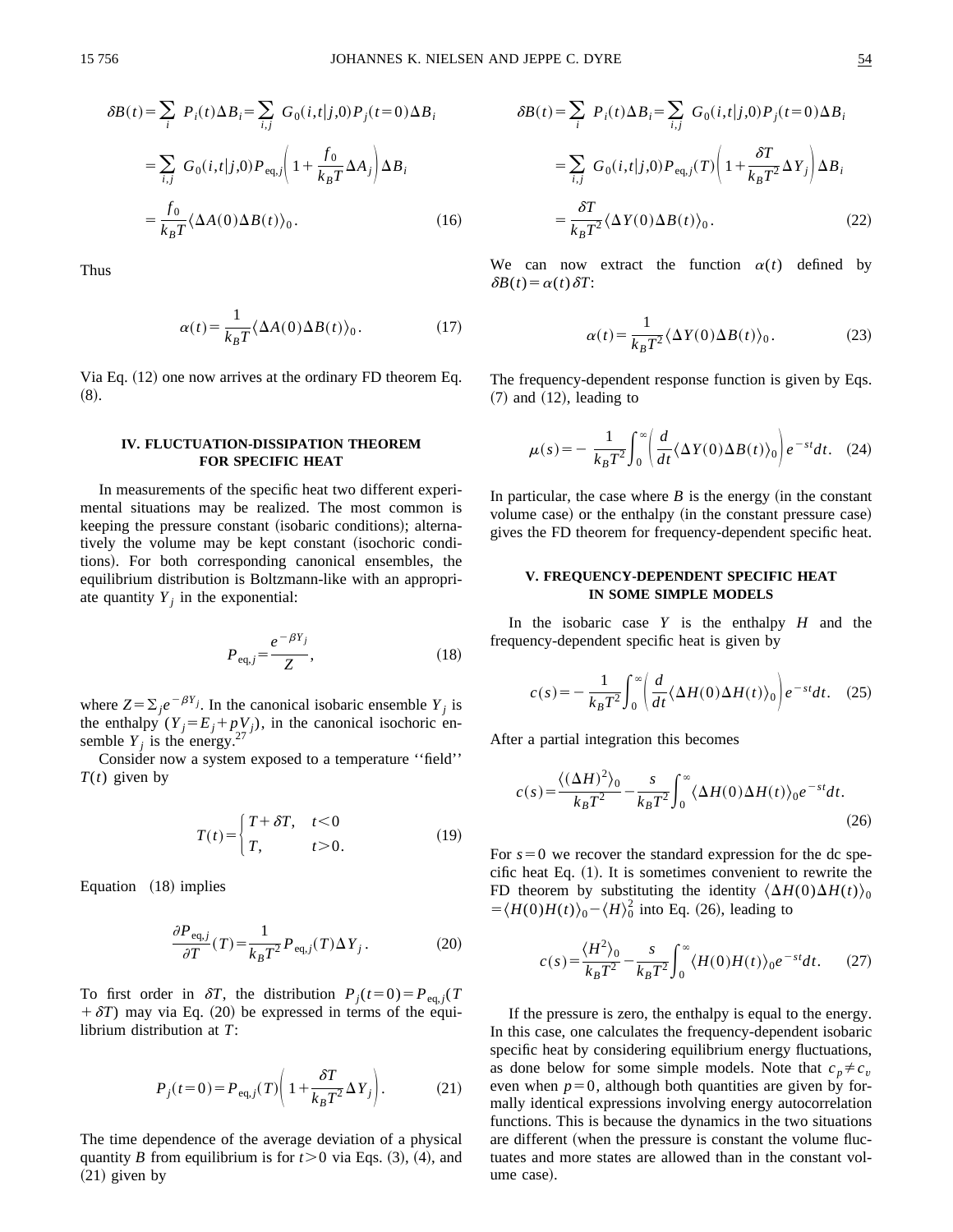### **A. Langevin equation in harmonic potential**

Consider first a system described by a variable *x* which fluctuates in a harmonic potential,  $E(x) = \frac{1}{2}kx^2$ . We assume that *x* obeys the Langevin equation

$$
\dot{x} = -\mu \frac{\partial E}{\partial x} + \xi(t) = -\mu k x + \xi(t),\tag{28}
$$

where  $\xi(t)$  is a Gaussian white noise term with variance given by  $\langle \xi(t)\xi(t')\rangle_0 = 2\mu k_BT\delta(t-t')$ . The Langevin equation ensures the correct canonical probability proportional to  $\exp[-\beta E(x)]^{25}$  Since  $x(0)$  is uncorrelated with the noise at later times,  $\langle x(0)\xi(t)\rangle_0=0$  for  $t>0$ , Eq. (28) leads to  $(d/dt)\langle x(0)x(t)\rangle_0 = \langle x(0)\dot{x}(t)\rangle_0 = -\mu k\langle x(0)x(t)\rangle_0,$ implying that

$$
\langle x(0)x(t) \rangle_0 = \langle x^2 \rangle_0 e^{-\mu kt}.
$$
 (29)

For the energy autocorrelation function one finds

$$
\langle \Delta E(0) \Delta E(t) \rangle_0 = \langle E(0)E(t) \rangle_0 - \langle E \rangle_0^2
$$
  
=  $\frac{k^2}{4} \langle x^2(0) x^2(t) \rangle_0 - \frac{k^2}{4} \langle x^2 \rangle_0^2$ . (30)

As is well known, the linear Langevin equation Eq.  $(28)$ has the property that  $x(t)$  is distributed according to a Gaussian. Since  $\langle x^2(0)\rangle_0 = \langle x^2(t)\rangle_0 = \langle x^2\rangle_0$ , this implies that  $\langle x^2(0)x^2(t) \rangle_0 = \langle x^2 \rangle_0^2 + 2\langle x(0)x(t) \rangle_0^2$  [if  $x_i$  are Gaussian variables the following identity holds:  $\langle x_1 x_2 x_3 x_4 \rangle$  $= \langle x_1 x_2 \rangle \langle x_3 x_4 \rangle + \langle x_1 x_3 \rangle \langle x_2 x_4 \rangle + \langle x_1 x_4 \rangle \langle x_2 x_3 \rangle$ . When this is substituted into Eq.  $(30)$  the following expression for the equilibrium energy autocorrelation function is obtained (using the fact that in a harmonic potential  $\langle E \rangle_0 = \frac{1}{2}k_B T$ 

$$
\langle \Delta E(0) \Delta E(t) \rangle_0 = \frac{k^2}{2} \langle x(0)x(t) \rangle_0^2 = \frac{k^2}{2} \langle x^2 \rangle_0^2 e^{-2\mu kt}
$$
  
=  $2 \langle E \rangle_0^2 e^{-2\mu kt} = \frac{1}{2} (k_B T)^2 e^{-2\mu kt}.$  (31)

For the frequency-dependent specific heat one finally obtains from Eq.  $(25)$ 

$$
c(s) = k_B \frac{\mu k}{s + 2\mu k}.
$$
 (32)

This is the Debye expression for a linear response function,  $28$ first derived for dielectric relaxation (remember that  $s = i\omega$ ). At high frequencies the specific heat goes to zero. This is because for a fast small periodic temperature variation the average energy only has time to change insignificantly.

#### **B. Two-level system**

Consider next a system which can be in two different states  $i=0,1$  with energies  $E_i$ . It is assumed that there is an energy maximum  $E_{\text{max}}$  which the system has to pass to go from one state to the other. In thermal equilibrium the probability flow between the two states is zero (principle of detailed balance), $25$  implying that

$$
\gamma_0 P_{\text{eq},0} = \gamma_1 P_{\text{eq},1},\tag{33}
$$

where  $\gamma_i$  is the rate of jumps out of state *i*. This is fulfilled if the rates are given by those of transition state theory (where  $\tau_0$  is the inverse of the "attempt frequency":

$$
\gamma_i = \frac{1}{\tau_0} e^{-\beta (E_{\text{max}} - E_i)}.
$$
\n(34)

The differential equation for the probability of being in state number 1 is (utilizing the fact that  $P_0 + P_1 = 1$ )

$$
\frac{\partial P_1}{\partial t} = -\gamma_1 P_1 + \gamma_0 P_0 = -(\gamma_0 + \gamma_1) P_1 + \gamma_0. \tag{35}
$$

The solution is

$$
P_1(t) = \left[ P_1(0) - \frac{\gamma_0}{\gamma_0 + \gamma_1} \right] e^{-(\gamma_0 + \gamma_1)t} + \frac{\gamma_0}{\gamma_0 + \gamma_1}.
$$
 (36)

The energy autocorrelation function is given by

$$
\langle \Delta E(0)\Delta E(t) \rangle_0 = \langle E(0)E(t) \rangle_0 - \langle E \rangle_0^2
$$
  
= 
$$
\sum_{i,j=0}^1 G_0(i,t|j,0)E_iE_jP_{\text{eq},j} - \langle E \rangle_0^2.
$$
 (37)

It straightforward to evaluate this sum using Eq.  $(36)$  from which all four conditional probabilities  $G_0(i,t|j,0)$  may be found. However, it is easier to note that, since Eq.  $(36)$  implies that each of the conditional probabilities is a linear function of  $e^{-(\gamma_0 + \gamma_1)t}$ , the entire energy autocorrelation function also depends linearly on this quantity. Thus, for some constants *A* and *B* we have

$$
\langle \Delta E(0) \Delta E(t) \rangle_0 = A e^{-(\gamma_0 + \gamma_1)t} + B. \tag{38}
$$

Letting *t* go to zero we find  $A + B = \langle (\Delta E)^2 \rangle_0$ , letting *t* go to infinity gives  $B=0$ . Therefore, Eq. (38) becomes

$$
\langle \Delta E(0) \Delta E(t) \rangle_0 = \langle (\Delta E)^2 \rangle_0 e^{-(\gamma_0 + \gamma_1)t}.
$$
 (39)

When substituted into the FD theorem Eq.  $(25)$  we thus find

$$
c(s) = \frac{\langle (\Delta E)^2 \rangle_0}{k_B T^2} \frac{\gamma_0 + \gamma_1}{s + (\gamma_0 + \gamma_1)}.
$$
 (40)

For  $s=0$  Eq.  $(40)$  reduces to Eq.  $(1)$ .

Equation  $(40)$  is formally indistinguishable from the frequency-dependent specific heat of the Langevin equation for a harmonic potential Eq.  $(32)$ , since for a suitable choice of  $\Gamma$  Eqs. (32) and (40) may both be written  $c(s)$  $= c(0)\Gamma/(s+\Gamma)$ . Thus the frequency-dependent specific heat is not able to distinguish between the continuous Langevin model and a discrete two-level system.

It is straightforward to show that for a two-level system

$$
\langle (\Delta E)^2 \rangle_0 = \frac{(E_1 - E_0)^2 e^{-\beta (E_0 + E_1)}}{(e^{-\beta E_0} + e^{-\beta E_1})^2}.
$$
 (41)

Combining Eqs.  $(34)$ ,  $(40)$ , and  $(41)$  and introducing the dimensionless imaginary frequency

$$
\widetilde{s} = s \,\tau_0 e^{\beta E_{\text{max}}},\tag{42}
$$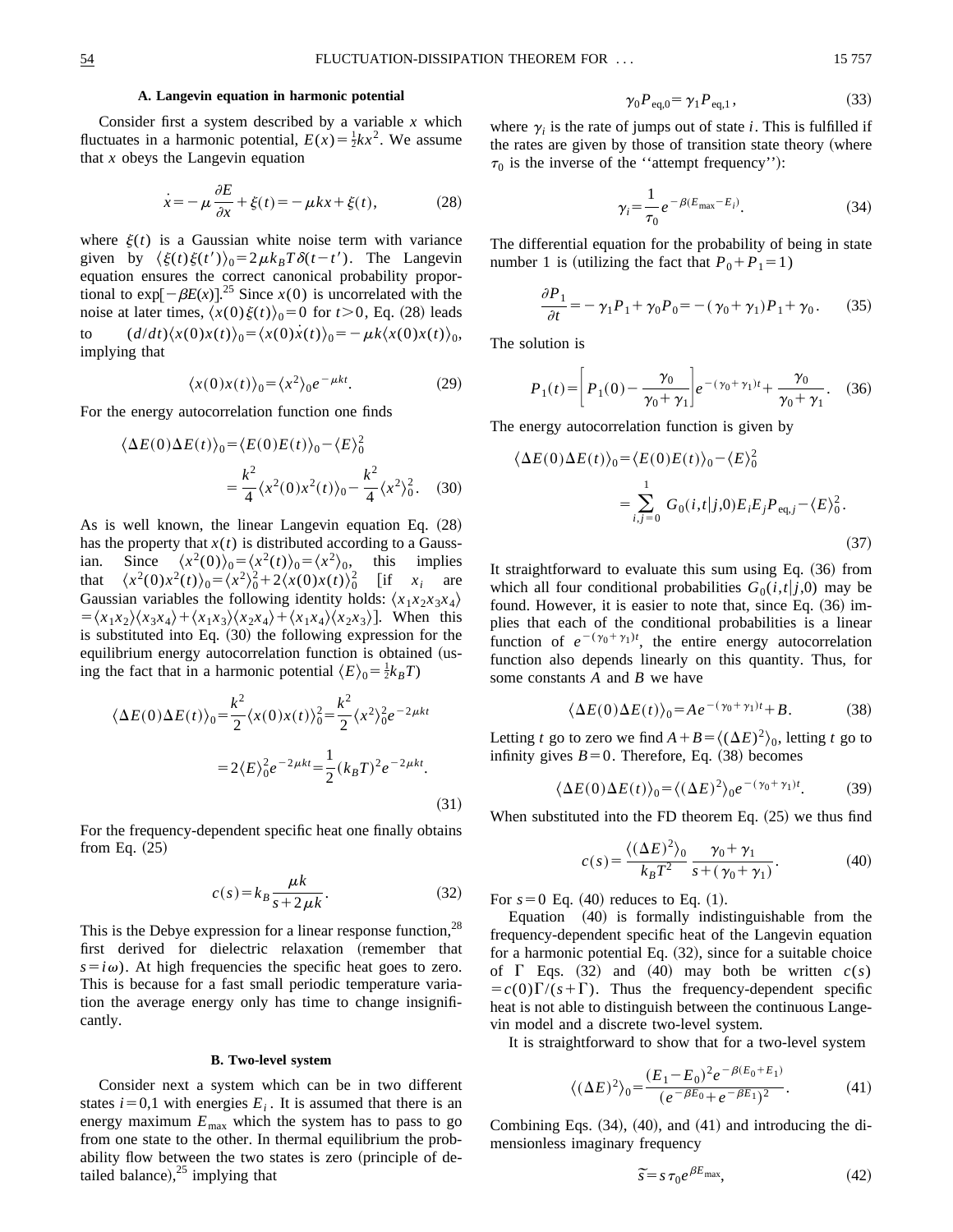the following expression is arrived at

$$
c(\tilde{s}) = \frac{(E_1 - E_0)^2}{k_B T^2 [e^{-\beta E_0} + e^{-\beta E_1}][\tilde{s} + (e^{\beta E_0} + e^{\beta E_1})]}.
$$
 (43)

#### **C. Collection of two-level systems**

Consider a collection of two-level systems, each with the same  $E_0$  and  $E_{\text{max}}$ , but with a distribution  $E_1$ 's,  $f(E_1)$ , where  $E_0 \leq E_1 \leq E_{\text{max}}$ . The frequency-dependent specific heat of this system is just the sum of all the single two-level system specific heats given by Eq.  $(43)$ ; thus

$$
c(\tilde{s}) = \frac{1}{k_B T^2} \int_{E_0}^{E_{\text{max}}} \frac{(E_1 - E_0)^2 f(E_1) dE_1}{[e^{-\beta E_0} + e^{-\beta E_1}][\tilde{s} + (e^{\beta E_0} + e^{\beta E_1})]}.
$$
\n(44)

A discussion of the low-temperature limit of this expression is given in Sec. VI.

#### **D. Energy master equation**

This and related equations have been discussed as models for enthalpy relaxation in supercooled liquids.<sup>10,29-32</sup> The idea is the following. The supercooled liquid is thought of as temporarily trapped in some configuration. To jump into another configuration, a number of molecules (a "region") collectively have to pass an energy barrier given by  $\Delta E = E_{\text{max}} - E$ , where *E* is the energy of the initial state. The maximum to be overcome,  $E_{\text{max}}$ , is assumed to be independent of the initial state. A further assumption is that, once excited into the transition state, the region has forgotten which state it came from and ends up in a randomly chosen state. If  $n(E)$  is the normalized density of states and one defines

$$
\Gamma(E) = \Gamma_0 e^{-\beta(E_{\text{max}} - E)},\tag{45}
$$

the above assumptions lead to the energy master equation<sup>31,32</sup> (EME) for the energy probability distribution *P*(*E*,*t*):

$$
\frac{\partial P(E,t)}{\partial t} = -\Gamma(E)P(E,t) + n(E) \int_{-\infty}^{\infty} \Gamma(E')P(E',t) dE'.
$$
\n(46)

The first term on the right-hand side represents the probability per unit time for jumping away from a state of energy *E*, the second term is the probability per unit time for having a region changing its energy into *E*. To make sense physically, the energy integration in Eq.  $(46)$  should only extend up to  $E_{\text{max}}$ ; however, at not too high temperatures the integration may be extended to infinity without changing the relaxation properties of the equation around the main parts of the relaxation spectrum.

If  $G_0(E|E')(s)$  is the Laplace transform of the Green's function, Eq.  $(27)$  implies

$$
c(s) = \frac{\langle E^2 \rangle_0}{k_B T^2} - \frac{s}{k_B T^2} \int_{-\infty}^{\infty} \int_{-\infty}^{\infty} G_0(E|E')(s)
$$
  
 
$$
\times P_{\text{eq}}(E')EE'dE dE'.
$$
 (47)

To find  $G_0(E|E')(s)$  one refers to the general solution of the  $EME$  [Eq.  $(A10)$  in Ref. 32], according to which the Laplace transform of  $P(E,t)$  is given by

$$
P(E,s) = \frac{n(E)}{s[s+\Gamma(E)]} \frac{\int_{-\infty}^{\infty} \frac{\Gamma(E'')P(E'',t=0)}{s+\Gamma(E'')}dE''}{\int_{-\infty}^{\infty} \frac{n(E'')}{s+\Gamma(E'')}dE''}
$$

$$
+\frac{P(E,t=0)}{s+\Gamma(E)}.
$$
(48)

 $G_0(E|E')(s)$  is found by substituting  $P(E'', t=0)$  $= \delta(E'' - E')$  into Eq. (48). After some elementary reductions utilizing the fact that  $P_{eq}(E) \propto n(E)/\Gamma(E)$ , one finally finds<sup>33</sup> from Eq.  $(47)$ 

$$
c(s) = \frac{1}{k_B T^2} \left\{ \left\langle \frac{\Gamma(E)E^2}{s + \Gamma(E)} \right\rangle_0 - \left\langle \frac{\Gamma(E)E}{s + \Gamma(E)} \right\rangle_0^2 \right\}.
$$
 (49)

# **VI. QUASIUNIVERSALITY OF THE FREQUENCY-DEPENDENT SPECIFIC HEAT AT LOW TEMPERATURES**

This section discusses quasiuniversality at low temperatures for two models. The one model is a collection of twolevel systems (Sec. V C), the other is defined by the EME (Sec. V D). Each model has a common value of the energy maximum to be overcome in transitions between any two states. As shown below for both models, if the density of states has a sharp low-energy cutoff, the frequencydependent specific heat at low temperatures in dimensionless units becomes independent of both temperature and density of states. It turns out that the two universal curves are very similar, justifying the term "quasiuniversality."

Consider first a collection of two-level systems, each with ground state energy  $E_0$ . If the distribution of excited states,  $f(E_1)$ , obeys  $f(E_0) \neq 0$ , this model results in a normalized specific heat which is universal. This is because, in the lowtemperature limit,  $f(E_1)$  in the integral of Eq. (44) may be replaced by the constant  $f(E_0)$  and the integration may be extended to infinity. Doing this one finds that the normalized  $\epsilon$  specific heat,  $\tilde{c}(\tilde{s}) = c(\tilde{s})/c(0)$ , is given by

$$
\widetilde{c}(\widetilde{s}) = \frac{F(1+\widetilde{s}, 2+\widetilde{s})}{F(1,2)},
$$
\n(50)

where  $\tilde{s}$  is given by Eq. (42) and

$$
F(a,b) = \int_0^\infty \frac{x^2}{e^x + ae^{-x} + b} dx.
$$
 (51)

Consider now the energy master equation. In this case, whenever there is a sharp low-energy cutoff at  $E = E_0$  for the density of states [i.e.,  $n(E)=0$  for  $E \leq E_0$  and  $n(E_0) \neq 0$ ],  $n(E)$  may be replaced by  $n(E_0)$  at low temperatures. Thus, as shown in Appendix A, Eq.  $(49)$  implies [where as snown in Appendix A, Eq. (49) implies  $\tilde{s} = s/\Gamma(E_0)$  and  $\text{Li}_m(z)$  is the *m*th polylogarithm<sup>34</sup>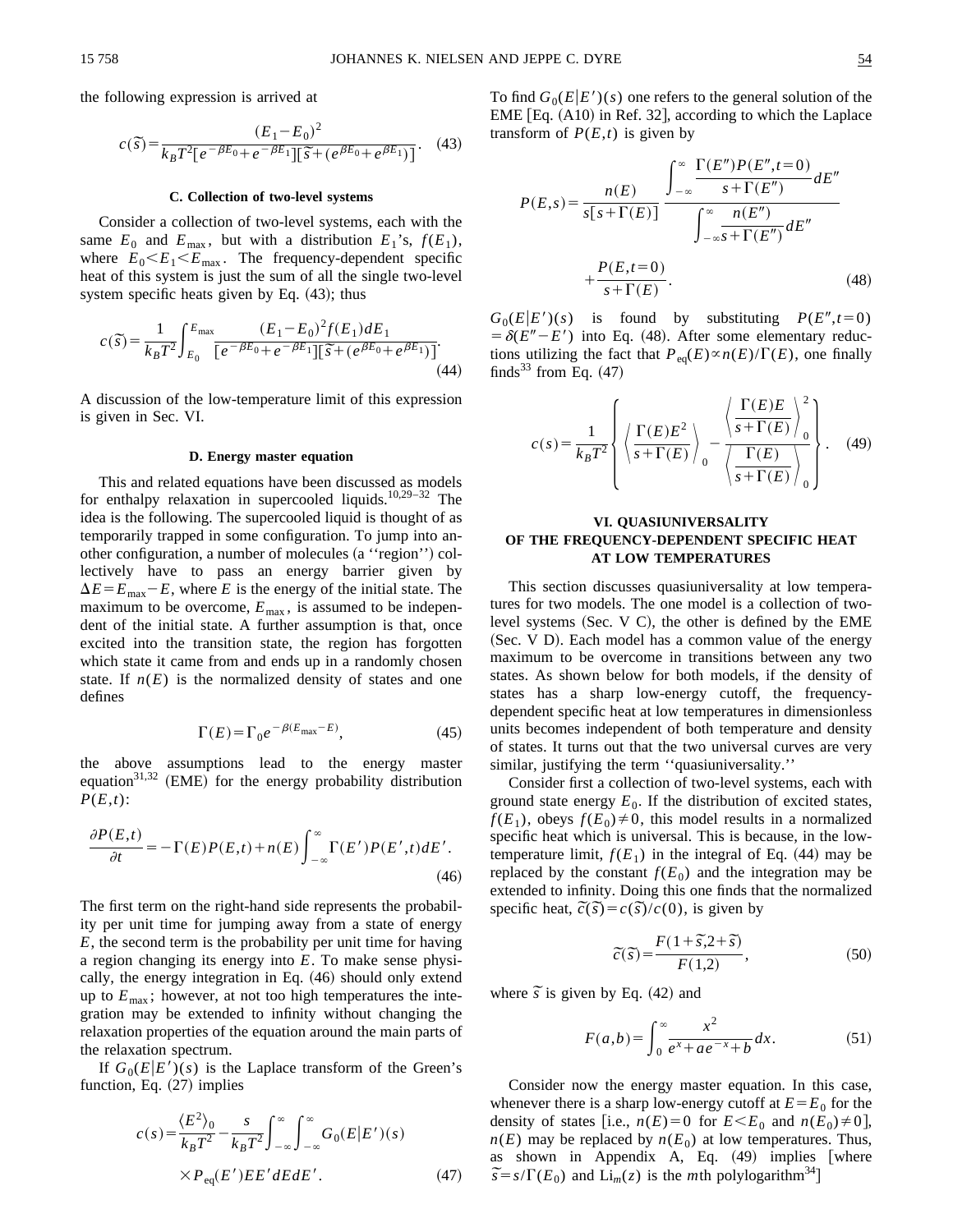

### Real part of  $\tilde{c}$

FIG. 1. Cole-Cole plot of normalized frequency-dependent specific heat data for six supercooled alcohols  $(symbols)^{4,35}$  compared to the two universality predictions valid at low temperatures for systems with sharp low-energy cutoffs  $(Eq. (50)$  for a collection of two-level systems [full curve] and Eq. (52) for the energy master equation [dashed curve]). The horizontal axis gives the real part and the vertical axis gives the negative imaginary part of the normalized frequency-dependent specific heat (with the frequency as parameter tracing out the curve). The figure shows that the two universality predictions are very similar, thus giving rise to a hypothesis of ''quasiuniversality'' at low temperatures among different models with sharp low-energy cutoffs. The quasiuniversal specific heat compares favorably to the data for four of the alcohols. The remaining two alcohols give rather poor fits, possibly due to additional  $\beta$ relaxations above the dominant  $\alpha$  relaxation.

$$
\tilde{c}(\tilde{s}) = \frac{-2}{\tilde{s}} \text{Li}_3(-\tilde{s}) - \frac{\text{Li}_2^2(-\tilde{s})}{\tilde{s}\ln(1+\tilde{s})}.
$$
 (52)

Figure 1 shows a Cole-Cole plot of the two universal frequency-dependent specific heats and data for six supercooled alcohols obtained by the "adiabatic" method.<sup>4,35</sup> The two universal curves are almost identical. Data for four of the alcohols compare favorably to the universality prediction; however, two alcohols deviate considerably. At present no clear conclusion can be reached regarding whether the simple models behind the quasiuniversality prediction reflect the actual behavior of supercooled alcohols. If this is the case, one may speculate that the two alcohols deviating from universality both have additional  $\beta$  relaxation above the dominant  $\alpha$  relaxation.

## **VII. CONCLUSION**

We have derived the fluctuation-dissipation theorem for frequency-dependent specific heat. In this case the ''external field'' does not enter into the Hamiltonian but is the temperature—a statistical concept. Consequently, the suitable framework for discussing frequency-dependent specific heat is to consider systems described by a master equation.

The FD theorem was illustrated by simple examples, including a system described by a linear Langevin equation and a two-level system. These models both give rise to Debye frequency dependence of the specific heat, so specific heat spectroscopy cannot distinguish between these conceptually very different models (of course, the models can be distinguished by the temperature dependence of the loss peak frequency). This is analogous to what happens for dielectric relaxation described by the same two models; it reflects the fact that both models have a single relaxation time.

In the low-temperature limit, a distribution of two-level systems—each with the same energy difference between ground state and barrier to be overcome—gives rise to a frequency-dependent specific heat, that in dimensionless units is independent of the distribution of level spacings. Interestingly, almost the same universal frequencydependent specific heat arises from a quite different approach, that of the energy master equation. In real units the frequency-dependent specific heat is usually strongly temperature dependent; the prediction of universality just means that the *shape* of the specific heat loss peak is temperature independent. Thus, universality implies that these systems at low temperatures have frequency-dependent specific heats obeying the time-temperature superposition principle. The two universal curves give a good fit to four of the six alcohols studied in Refs. 4 and 35. Whether this is a pure coincidence or a result of general significance remains to be seen. It is thus an open question whether or not supercooled liquids close to the laboratory glass transition (where the measurements of Fig. 1 were made) are at "low temperatures" in the sense of Sec. VI, meaning that the molecular configuration is close to the ground state (excitations of which give rise to the universal frequency-dependent specific heat). Further work is needed to clarify this point.

### **ACKNOWLEDGMENTS**

We would like to thank Tage Christensen for critical reading of the manuscript and for supplying the data used in Fig. 1. This work was supported by the Danish Natural Science Research Council.

# **APPENDIX: DERIVATION OF UNIVERSAL LOW-TEMPERATURE FREQUENCY-DEPENDENT SPECIFIC HEAT IN THE EME WITH A LOW-ENERGY CUTOFF**

We here derive Eq.  $(52)$ , the universal low-temperature frequency-dependent specific heat for the EME with a lowenergy cutoff in the density of states at  $E = E_0$ . Introducing the quantity

$$
A_m(s) = \left\langle \frac{\Gamma(E)E^m}{s + \Gamma(E)} \right\rangle_0,
$$
\n(A1)

Eq.  $(49)$  becomes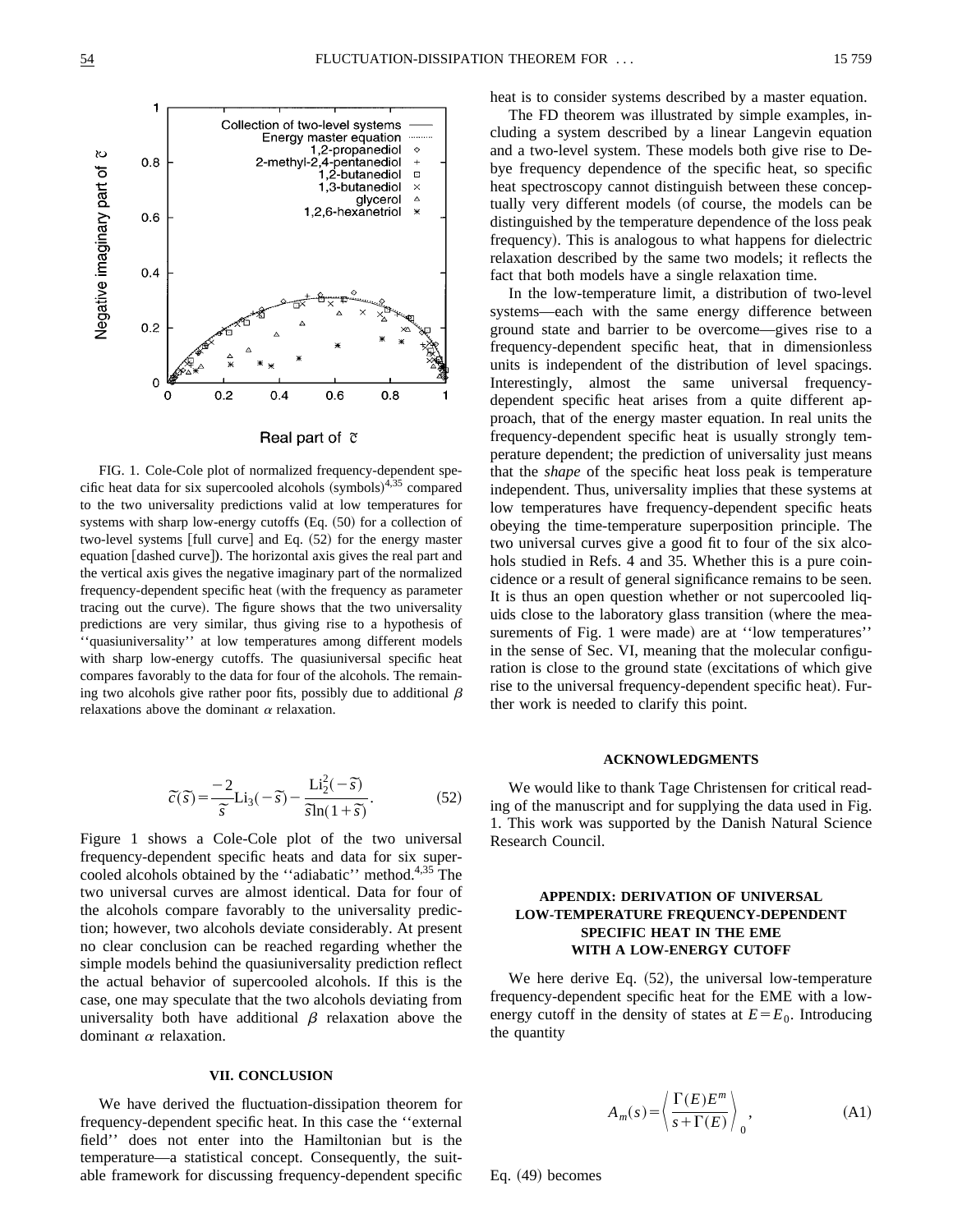$$
c(s) = \frac{1}{k_B T^2} \left[ A_2(s) - \frac{A_1^2(s)}{A_0(s)} \right].
$$
 (A2)

The equilibrium energy probability distribution is given by  $P_{eq}(E) = n(E)e^{-\beta E}/Z$  where  $Z = \int_{E_0}^{\infty} n(E)e^{-\beta E}dE$ . At low temperatures the density of states  $n(E)$  may be replaced by the number  $n(E_0)$  and the equilibrium energy probability is simply  $P_{eq}(E) = \beta e^{-\beta(E-E_0)}$ . Without loss of generality it may be assumed that  $E_0=0$  and Eq. (A1) becomes

$$
A_m(s) = \beta \int_0^\infty \frac{\Gamma_0 e^{-\beta(E_{\text{max}} - E)}}{s + \Gamma_0 e^{-\beta(E_{\text{max}} - E)}} E^m e^{-\beta E} dE. \tag{A3}
$$

Introducing the dimensionless imaginary frequency

$$
\widetilde{s} = \frac{s}{\Gamma_0 e^{-\beta E_{\text{max}}}},\tag{A4}
$$

Eq. (A3) becomes  $A_m(s) = \beta^{-m} f_m(\tilde{s})$  where

$$
f_m(\tilde{s}) = \int_0^\infty \frac{x^m}{\tilde{s} + e^x} dx.
$$
 (A5)

In terms of *f*<sub>*m*</sub>( $\overline{s}$ ), Eq. (A2) implies for the normalized frequency-dependent specific heat  $\widetilde{c} \equiv c(s)$ /  $\tilde{c} \equiv c(s)$  $c(0)$  [because  $c(0) = k_B$  for the flat density of states]

$$
\widetilde{c}(\widetilde{s}) = f_2(\widetilde{s}) - \frac{f_1^2(\widetilde{s})}{f_0(\widetilde{s})}.
$$
\n(A6)

The function  $f_m(\tilde{s})$  may be expressed in terms of the *m*th polylogarithm  $\operatorname{Li}_{m}$  defined<sup>34</sup> by

$$
\operatorname{Li}_m(z) = \sum_{n=1}^{\infty} \frac{z^n}{n^m}.
$$
 (A7)

This is done by expanding for  $|\tilde{s}| < 1$ :

- 1P. Handler, D. E. Mapother, and M. Rayl, Phys. Rev. Lett. **19**, 356 (1967).
- $^{2}P$ . F. Sullivan and G. Seidel, Phys. Rev. 173, 679 (1968).
- $3$ N. O. Birge and S. R. Nagel, Phys. Rev. Lett. **54**, 2674 (1985); Rev. Sci. Instrum. **58**, 1464 (1987).
- ${}^{4}$ T. Christensen, J. Phys. (Paris) Colloq. **46**, C8-635 (1985).
- ${}^5$ C. A. Angell and L. M. Torell, J. Chem. Phys. **78**, 937 (1983).
- <sup>6</sup> I. M. Hodge, J. Non-Cryst. Solids **169**, 211 (1994).
- ${}^{7}E$ . Freire, W. W. van Osdol, O. L. Mayorga, and J. M Sanchez-Ruiz, Annu. Rev. Biophys. Chem. **19**, 159 (1990).
- <sup>8</sup>W. Kauzmann, Chem. Rev. **43**, 219 (1948).
- 9M. Goldstein, in *Modern Aspects of the Vitreous State*, edited by J. D. Mackenzie (Butterworths Scientific, London, 1964), p. 90.
- <sup>10</sup>S. Brawer, *Relaxation in Viscous Liquids and Glasses* (American Ceramic Society, Columbus, OH, 1985).
- <sup>11</sup> J. Jäckle, Rep. Prog. Phys. **49**, 171 (1986).
- $12$ Y. H. Jeong, D. J. Bae, T. W. Kwon, and I. K. Moon, J. Appl. Phys. 70, 6166 (1991).
- 13R. Frank, V. Drach, and J. Fricke, Rev. Sci. Instrum. **64**, 760  $(1993).$

$$
f_m(\overline{s}) = \int_0^\infty \frac{x^m e^{-x}}{1 + \overline{s}e^{-x}} dx
$$
  
\n
$$
= \int_0^\infty x^m e^{-x} \sum_{n=0}^\infty (-\overline{s}e^{-x})^n dx
$$
  
\n
$$
= \sum_{n=0}^\infty (-\overline{s})^n \int_0^\infty x^m e^{-(n+1)x} dx
$$
  
\n
$$
= \sum_{n=0}^\infty (-\overline{s})^n \frac{m!}{(n+1)^{m+1}},
$$
 (A8)

implying that  $f_m(\overline{s}) = -m! \operatorname{Li}_{m+1}(-\overline{s})/\overline{s}$ . When this is substituted into Eq.  $(A6)$  we find, using the fact that  $Li_1(z) = -\ln(1-z),$ 

$$
\tilde{c}(\tilde{s}) = \frac{-2}{\tilde{s}} \text{Li}_3(-\tilde{s}) - \frac{\text{Li}_2^2(-\tilde{s})}{\tilde{s}\ln(1+\tilde{s})}.
$$
 (A9)

While Eq. (A9) was derived assuming  $|\vec{s}| < 1$  the result is valid for all frequencies by analytic continuation. The analytic continuation of the polylogarithm may be evaluated from the following relation<sup>36</sup> valid for  $m=2,3,...$ :

$$
\operatorname{Li}_{m}(z) + (-1)^{m} \operatorname{Li}_{m}\left(\frac{1}{z}\right) = -\frac{(2\pi i)^{m}}{m!} B_{m}\left(\frac{\ln z}{2\pi i}\right). \tag{A10}
$$

Here  $B_m(z)$  is the *m*th Bernoulli polynomial and the argument for the complex logarithm is chosen between 0 and  $2\pi$ .

For  $\tilde{s} \rightarrow 0$  Eq. (A9) implies  $\tilde{c} = 1 - \tilde{s}/4$ . For  $\tilde{s} \rightarrow \infty$  Eq. (A9) implies for the real part of the frequency-dependent specific implies for the real part of the frequency-dependent specific<br>heat  $\left[\tilde{s} = i\tilde{\omega}\right] \tilde{c}' = \pi \ln^2(\tilde{\omega})/(8\tilde{\omega})$  and for the imaginary part  $\vec{c}'' = -\ln^3(\vec{\omega})/(12\vec{\omega})$ . The loss peak frequency is given by  $\tilde{\omega}_m$ =4.51 and the maximum of the negative imaginary part  $\omega_m$ –4.51 and the maximum<br>is given by  $\tilde{c}''_{\text{max}}$  = -0.313.

- 14H. Leyser, A. Schulte, W. Doster, and W. Petry, Phys. Rev. E **51**, 5899 (1995).
- <sup>15</sup> R. Kubo, J. Phys. Soc. Jpn. **12**, 1203 (1957).
- <sup>16</sup>N. O. Birge, Phys. Rev. B **34**, 1631 (1986).
- $^{17}$ G. S. Grest and N. O. Birge, J. Phys. Chem. **91**, 4916 (1987).
- 18O. L. Mayorga, W. W. van Osdol, J. L. Lacomba, and E. Freire, Proc. Natl. Acad. Sci. USA 85, 9514 (1988).
- 19D. J. Bae, T. Y. Koo, K. B. Lee, Y. H. Jeong, S. M. Lee, and S. I. Kwun, Ferroelectrics 159, 91 (1994).
- <sup>20</sup> J. Jäckle, Z. Phys. B **64**, 41 (1986).
- $^{21}$ D. W. Oxtoby, J. Chem. Phys. **85**, 1549 (1986).
- $22$ M. Cieplak and G. Szamel, Phys. Rev. B 37, 1790 (1988).
- <sup>23</sup> R. Zwanzig, J. Chem. Phys. **88**, 5831 (1988).
- <sup>24</sup> J. Jäckle, Physica A **162**, 377 (1990).
- 25N. G. Van Kampen, *Stochastic Processes in Physics and Chemistry* (North-Holland, Amsterdam, 1981).
- <sup>26</sup>M. Doi and S. F. Edwards, *Theory of Polymer Dynamics* (Oxford University Press, Oxford, 1986).
- 27F. Reif, *Fundamentals of Statistical and Thermal Physics* (McGraw-Hill, Singapore, 1985).